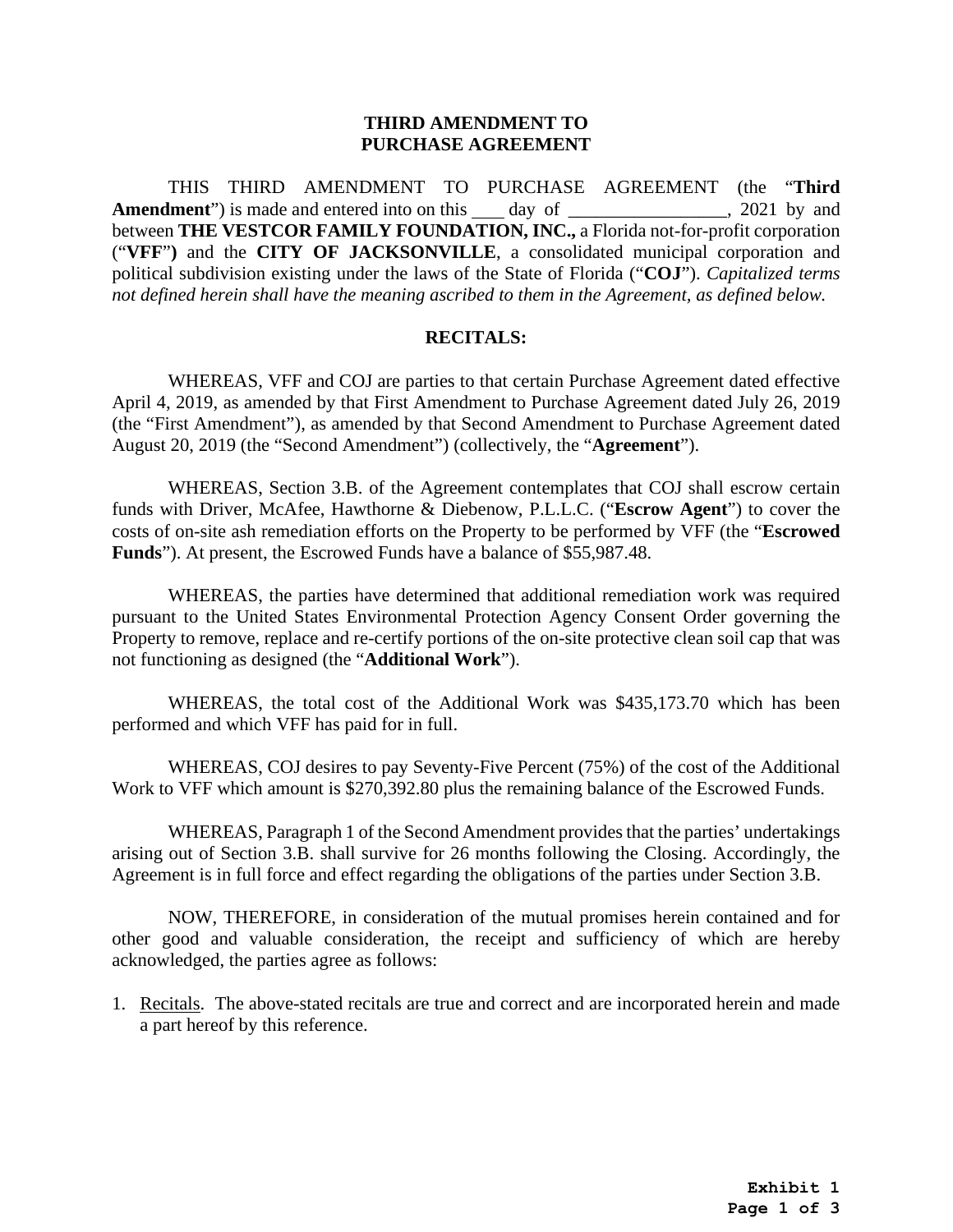- 2. Escrowed Funds. VFF hereby releases any and all claims to the balance of the Escrowed Funds (\$55,987.48) in favor of COJ, which in its entirety shall be used for the COJ 75% portion of the Additional Work.
- 3. Contributions for Additional Work. COJ shall place \$270,392.80 in escrow with Escrow Agent to cover the City's portion of the cost of the Additional Work and, within ten (10) days following the execution of this Third Amendment by the parties, shall direct Escrow Agent to pay such sum to VFF, together with the balance of the Escrowed Funds. Upon receipt of the funds, VFF shall deem COJ's portion of the Additional Work paid in full and shall discharge, indemnify and release COJ from any claims, matters or causes of action arising out of the Additional Work.
- 4. Default. VFF represents and warrants to COJ that there are no defaults by COJ pursuant to the Agreement as of the date of this Third Amendment.
- 5. Availability of Funds. Notwithstanding anything to the contrary herein, COJ's financial obligations under this Agreement are subject to and contingent upon the availability of lawfully appropriated funds for the Additional Work and this Third Amendment.
- 6. Entire Agreement. This Third Amendment is the entire agreement of the parties regarding the modifications to the Agreement provided herein, supersedes all prior agreements and understandings regarding such subject matter, and may be modified only by a writing executed by the party against whom the modification is sought to be enforced, and shall bind and benefit the parties and their respective heirs, successors, legal representatives, and assigns.
- 7. Electronic Signatures; Counterpart Execution. This Third Amendment may be executed by electronic signatures and in a number of identical counterparts, each of which for all purposes is deemed an original, and all of which constitute collectively one agreement.

COJ'S EXECUTION OF THIS INSTRUMENT IS SUBJECT TO APPROVAL BY THE JACKSONVILLE CITY COUNCIL. THE CITY OF JACKSONVILLE'S PERFORMANCE AND OBLIGATION TO PAY UNDER THIS AGREEMENT IS CONTINGENT UPON AN ANNUAL APPROPRIATION BY THE JACKSONVILLE CITY COUNCIL FOR THE PURPOSE.

**[Remainder of page left blank intentionally. Signature page follows immediately.]**